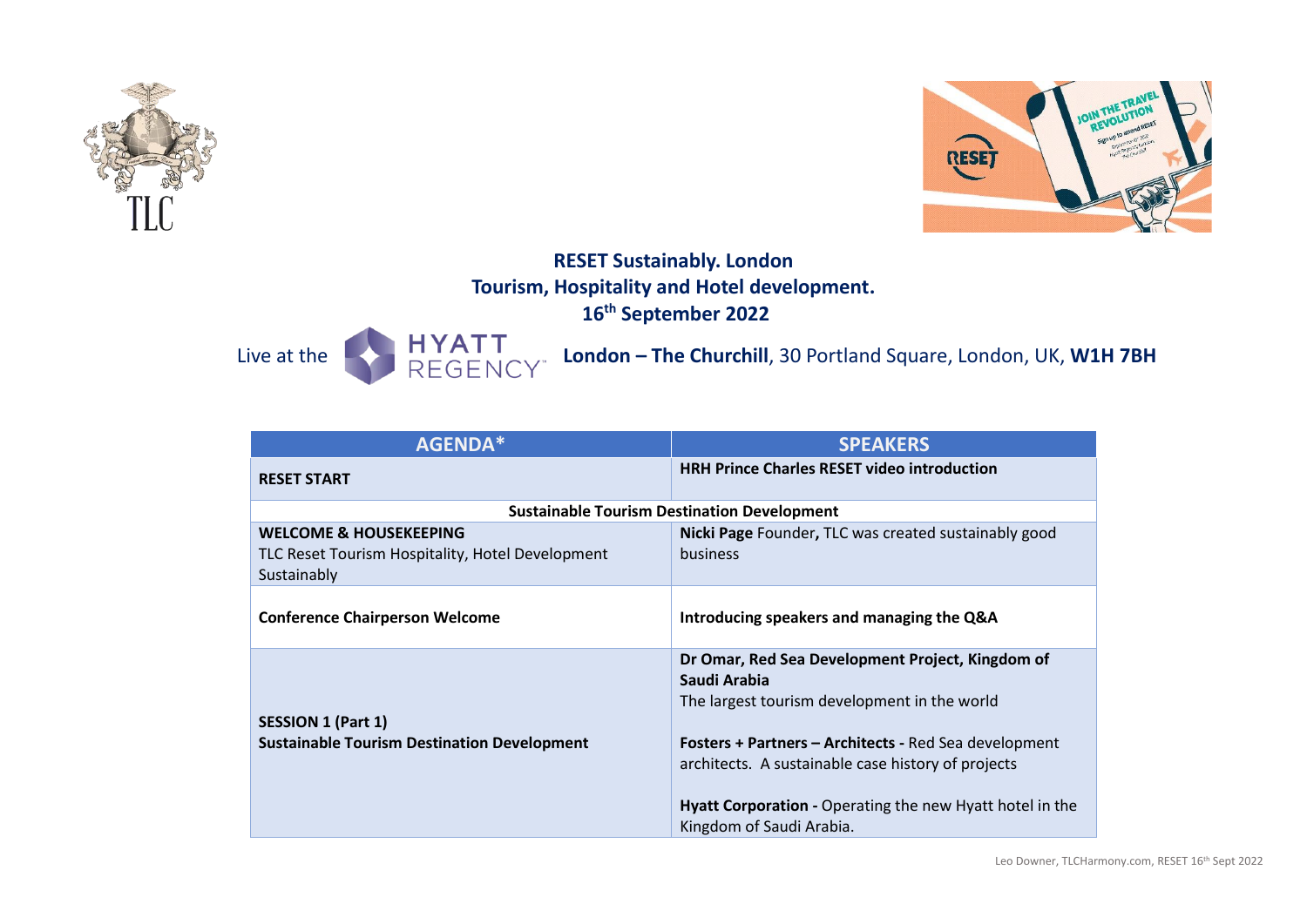| <b>SESSION 1 (Part 2)</b><br>UN RACE TO ZERO - the global tourism industry         | Secretary General - Video Presentation on the Race 2 Zero<br>approach and targets                                                                                                                                                                                                                                                                |  |
|------------------------------------------------------------------------------------|--------------------------------------------------------------------------------------------------------------------------------------------------------------------------------------------------------------------------------------------------------------------------------------------------------------------------------------------------|--|
| <b>SESSION 1 (Part 3)</b>                                                          | H.E. Mr Félix Ulloa, Vice President El Salvador<br>(introduced by the UK Ambassador El Salvador)<br>The Green Triangle (El Salvador, Guatemala, Honduras)<br>Diversifying Agriculture towards Regenerative Tourism<br>Development and Enhancing Biodiversity<br>Miguel Araujo Padilla, President SALVAnatura NGO, El<br>Salvador<br>Heifer - tbc |  |
| <b>COFFEE</b> (20 mins)                                                            |                                                                                                                                                                                                                                                                                                                                                  |  |
| <b>SESSION 2 (Part 1)</b><br>Valuing Nature True Pricing Climate and Biodiversity. | <b>UN Valuing Nature Video</b><br>Leo Downer, TLC Founder, Exec Director.<br>Measuring Planet Impacts and a guest centred approach<br>to sustainability and regenerating nature                                                                                                                                                                  |  |
| <b>SESSION 2 (Part 2)</b>                                                          | Glen Mandziuk - Sustainable Hospitality Alliance                                                                                                                                                                                                                                                                                                 |  |
| <b>SESSION 2 (Part 3)</b><br><b>Blockchain in Travel and Tourism</b>               | Meike Krauscheid - Chief Commercial Officer,<br>SmartLedger, Copenhagen<br>Ariva blockchain tourism booking                                                                                                                                                                                                                                      |  |
| LUNCH (45 - mins)                                                                  |                                                                                                                                                                                                                                                                                                                                                  |  |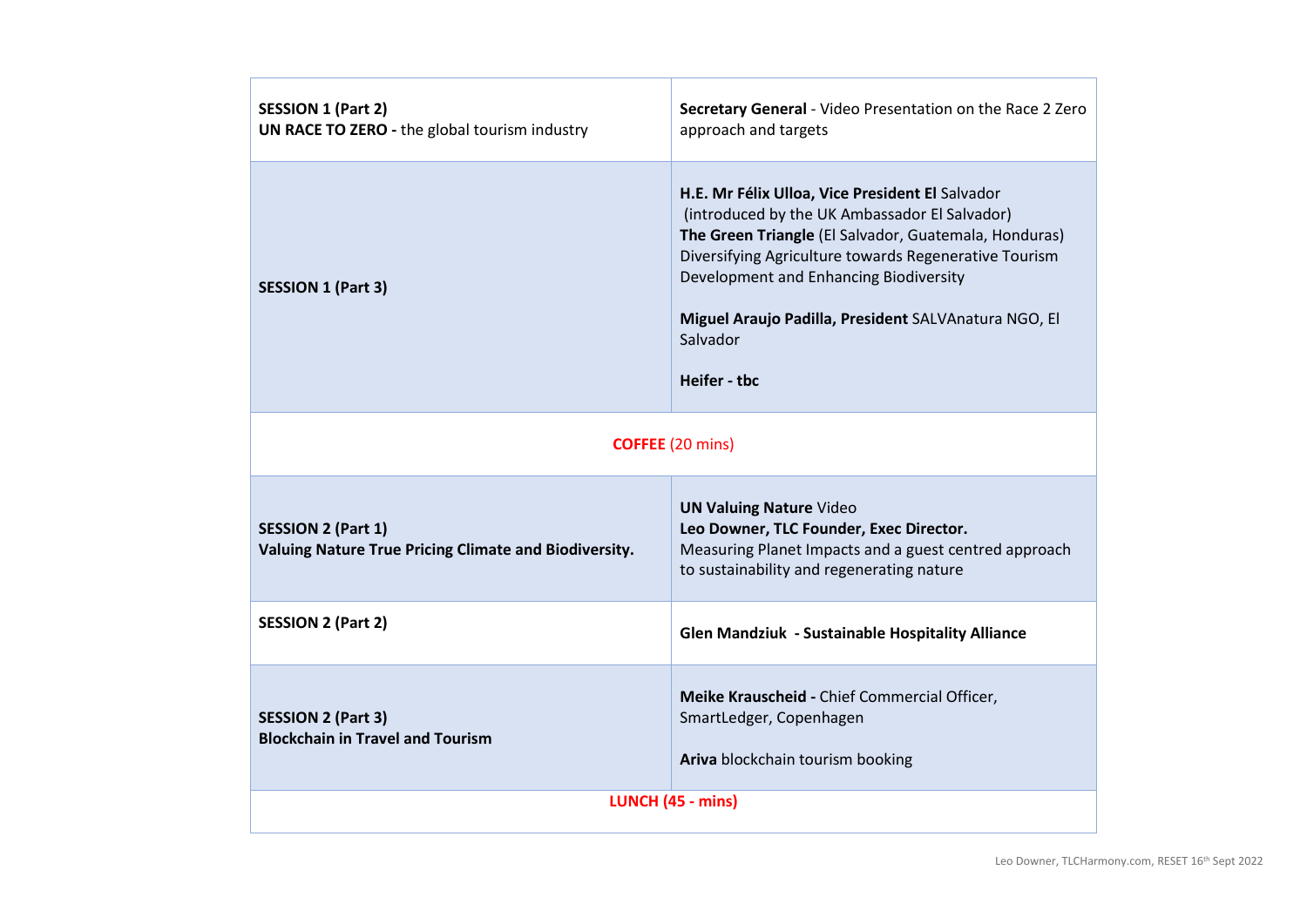| <b>ICE BREAKER</b>                                                                                        | Bird life - Video (5 mins)                                                                                                                                                                                                                                                                                                                            |  |
|-----------------------------------------------------------------------------------------------------------|-------------------------------------------------------------------------------------------------------------------------------------------------------------------------------------------------------------------------------------------------------------------------------------------------------------------------------------------------------|--|
| <b>SESSION 3 (PANEL 1)</b><br><b>Sustainability in Hotels and Hospitality</b>                             | Adam (Chair) - PKF Hospitality UK<br>Professor Willy Le Grande - The Sustainability Premium -<br>academic berlin<br>Robert Godwin, Lamington Group. UK - The Lamington<br>first Net Zero Whole Life Carbon hotel. London<br>Somayeh Rokhgireh, Architect, whole system approach to<br>sustainable hospitality and tourism development and<br>training |  |
| <b>SESSION 3 (Part 2)</b><br>UAE Build better for future generations.                                     | HE Ali Al Jassim, Chair, UAE Green Building Council. Dubai                                                                                                                                                                                                                                                                                            |  |
| <b>COFFEE</b>                                                                                             |                                                                                                                                                                                                                                                                                                                                                       |  |
| <b>SESSION 3 (Part 3)</b>                                                                                 | Expedia Group USA - Innovation through a digital<br>revolution in Sustainable destination marketing                                                                                                                                                                                                                                                   |  |
| <b>SESSION 3 (Part 4)</b><br><b>Authentic Wellness Tourism Development</b>                                | Dr Mahendra Shah, Founder, Zen, Bali<br>Enrico Vianello, Founding Partner, Tamasso Venice                                                                                                                                                                                                                                                             |  |
| Marketing sustainability - PANEL<br>communications must be authentic and credible.<br>$(10 \text{ mins})$ | <b>Phil Clark.</b> Creative Director Travwell<br>ABTA - Sustainability driving new travel and tour products<br>Nicki Page - women role in travel and wellness holiday<br>decisions                                                                                                                                                                    |  |
| Chair closing remarks and wrap up                                                                         |                                                                                                                                                                                                                                                                                                                                                       |  |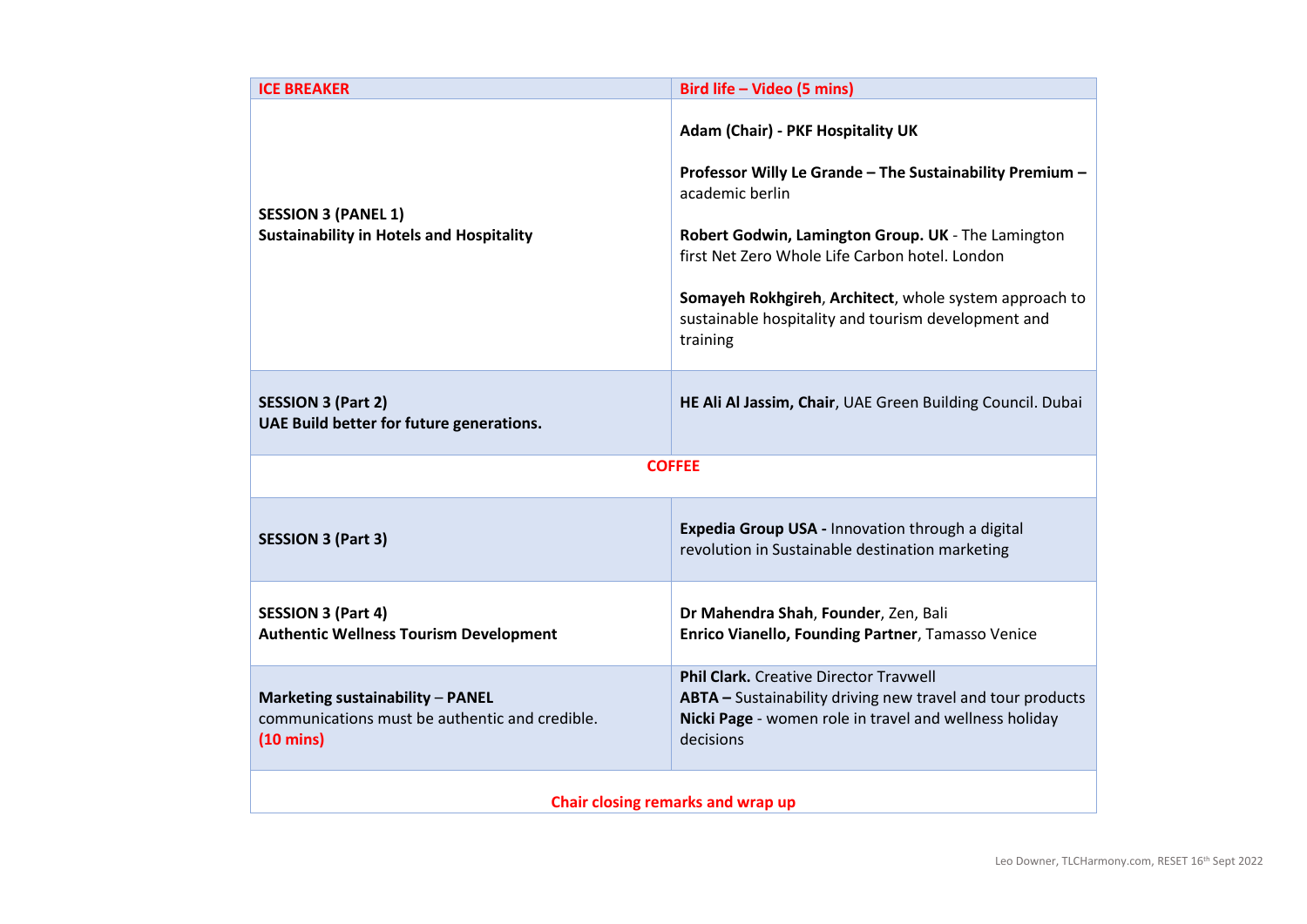### Highlights later streamed on: **<https://www.tlcharmony.com/reset2022.html>**

|                              | <b>VIDEO PRESENTATIONS</b> |
|------------------------------|----------------------------|
| Singapore - a city in nature | video                      |
| <b>Transport for Wales</b>   | video                      |
| Africa tourism development   | video                      |
| <b>Gloucestershire</b>       | video                      |





**United Nations** Framework Convention on Climate Change





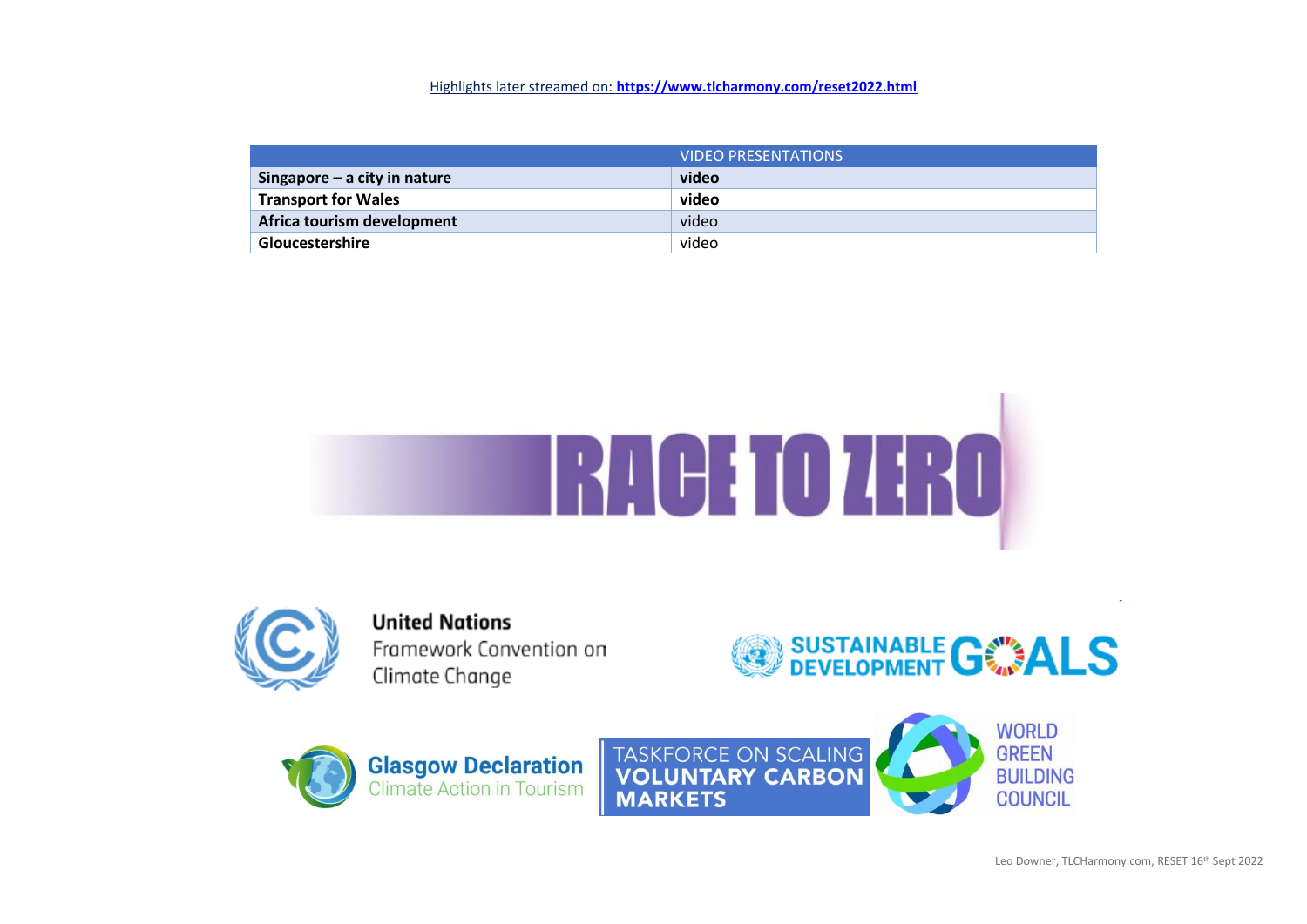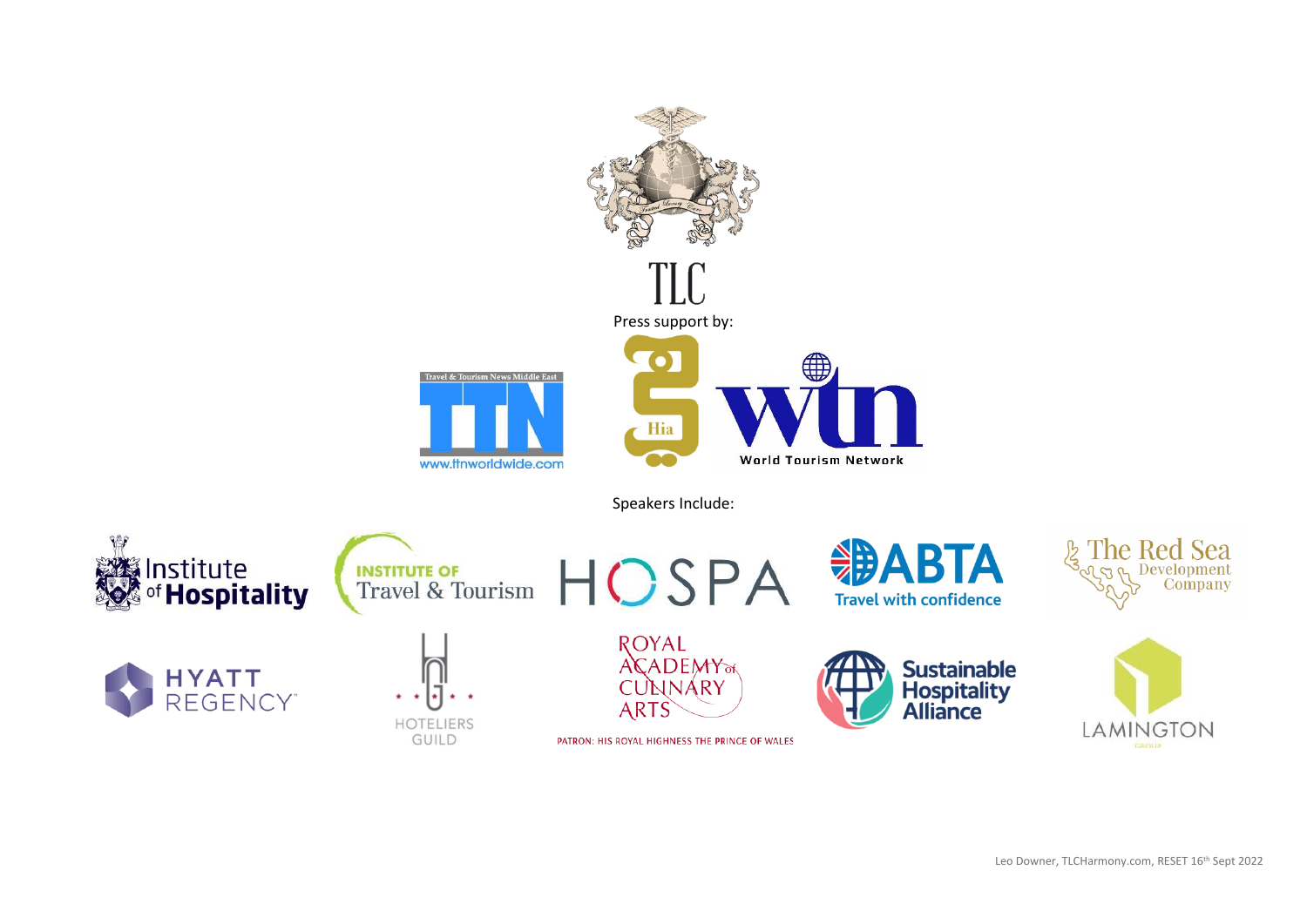## **What are Professionals across Sustainability, Tourism, and the Built Environment, Saying about the TLC Harmony's Sustainability Approach?**



**Jennifer Jordan-Saifi, Household of The Prince of Wales & The Duchess of Cornwall**, Clarence House, London

*"Thank you so much for sharing these inspiring documents". "HRH is very eager to explore….. meaningful collaboration"*



**Patty Clement Sustainable Markets Chief Operating Officer**

*"The work you have done to incorporate the Harmony principles is incredible".*



**Taleb Rifai, Former Secretary General UNWTO**

Sustainability is such an important outcome of Covid, I am, therefore, ready to support TLC Harmony, as they strive to support a sustainability position of tourism development in leaping forward to protect our environment, our societies and our economies and thus sustaining life on earth.



**Dr. Abdulla Mausoom, Minister of Tourism, Maldives**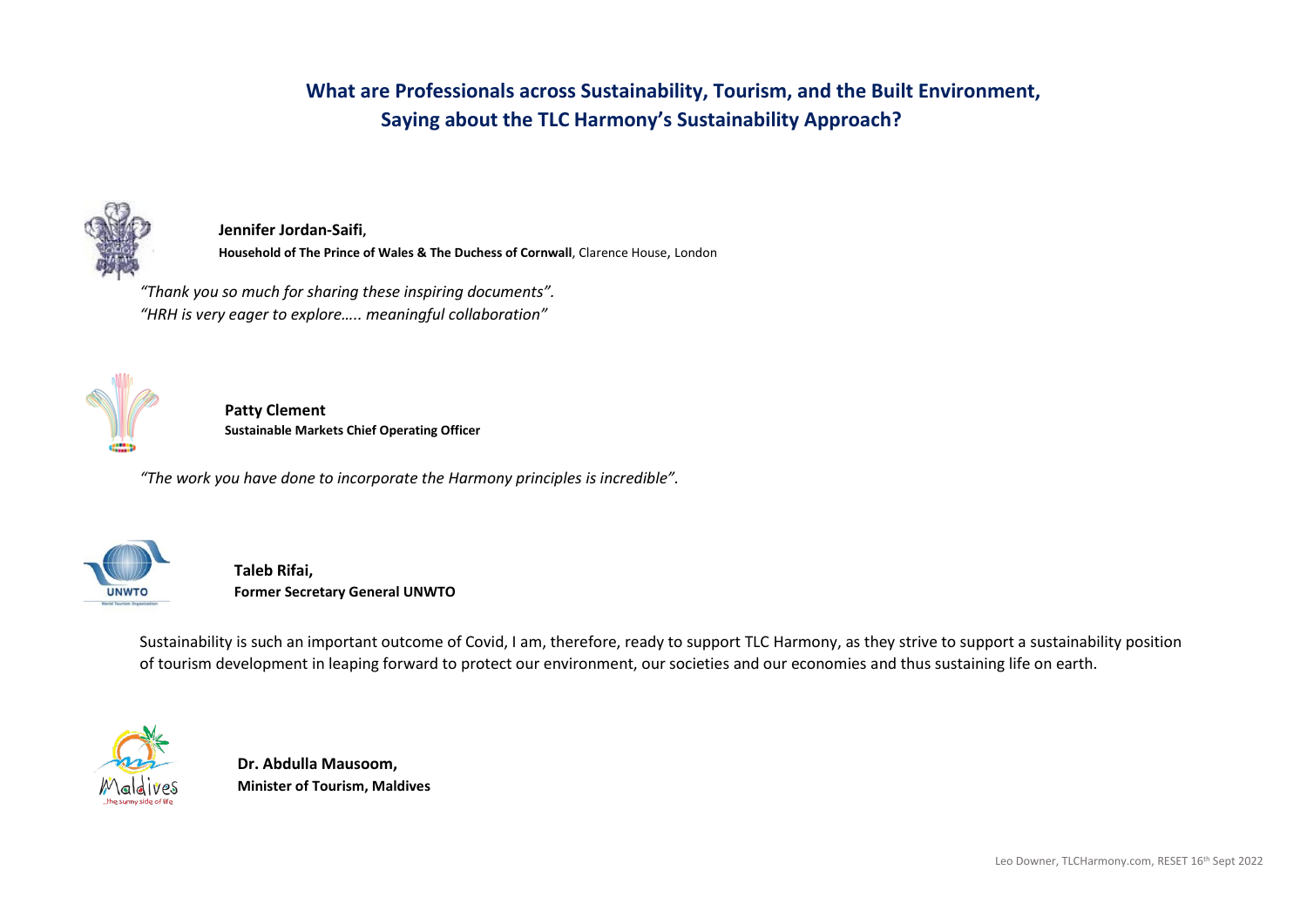Maldives' economic dependence on tourism makes it absolutely essential we continue to focus on sustainable tourism development, whilst we embark on nationwide tourism expansion initiatives and celebration of our tourism industry's Golden Jubilee in 2022. We endorse the TLCs sustainable tourism initiative to Reset Tourism Sustainably".



**Professor David A Kirby**, Holder of The Queen's Award for Enterprise Promotion (Professor of Entrepreneurship University of Surrey/ UWTSD) (Tourism and Academia)

"Apart from being an enthusiastic and energetic advocate of wellness tourism Nicki, the founder TLC Wellness Tourism, is a passionate pioneer of the Prince of Wales' Harmony approach to sustainability. Together with her partner, Leo Downer, she has produced the world's first Harmony Kite Mark for Wellness Tourism - the Harmony Golden Ratio. Through it she is aiming to help tourism businesses embrace sustainability and minimise their impact on the environment, something long overdue. And for which she and Leo are to be commended."



**Harry Murray MBE, Chairman Lucknam Park Hotel & Spa & President HOSPA, The Hospitality Professionals Association** 

"The UK Hospitality Industry must act responsibly and do everything possible to support Government achieve its sustainability targets, I am looking forward to supporting TLC's commitment to global hospitality and tourism sustainability at their RESET Tourism event".



**Professor Nick Campion**, **Harmony Institute** University of Wales Trinity Saint David

"Absolutely amazing."



**Robert Ryan**, **Director, Ryan Resources Ltd** (Sustainability in Infrastructure)

"Looking at something through a Harmony lens immediately opens the door to improved performance and greater Harmony. Taking waste management as an example in a resort setting enables guests to understand the effect of consumption, its value, costs and local opportunities including local leadership and education -such as food waste composting use on the resort estate. Other opportunities would likely be directed to reducing pollution such as specific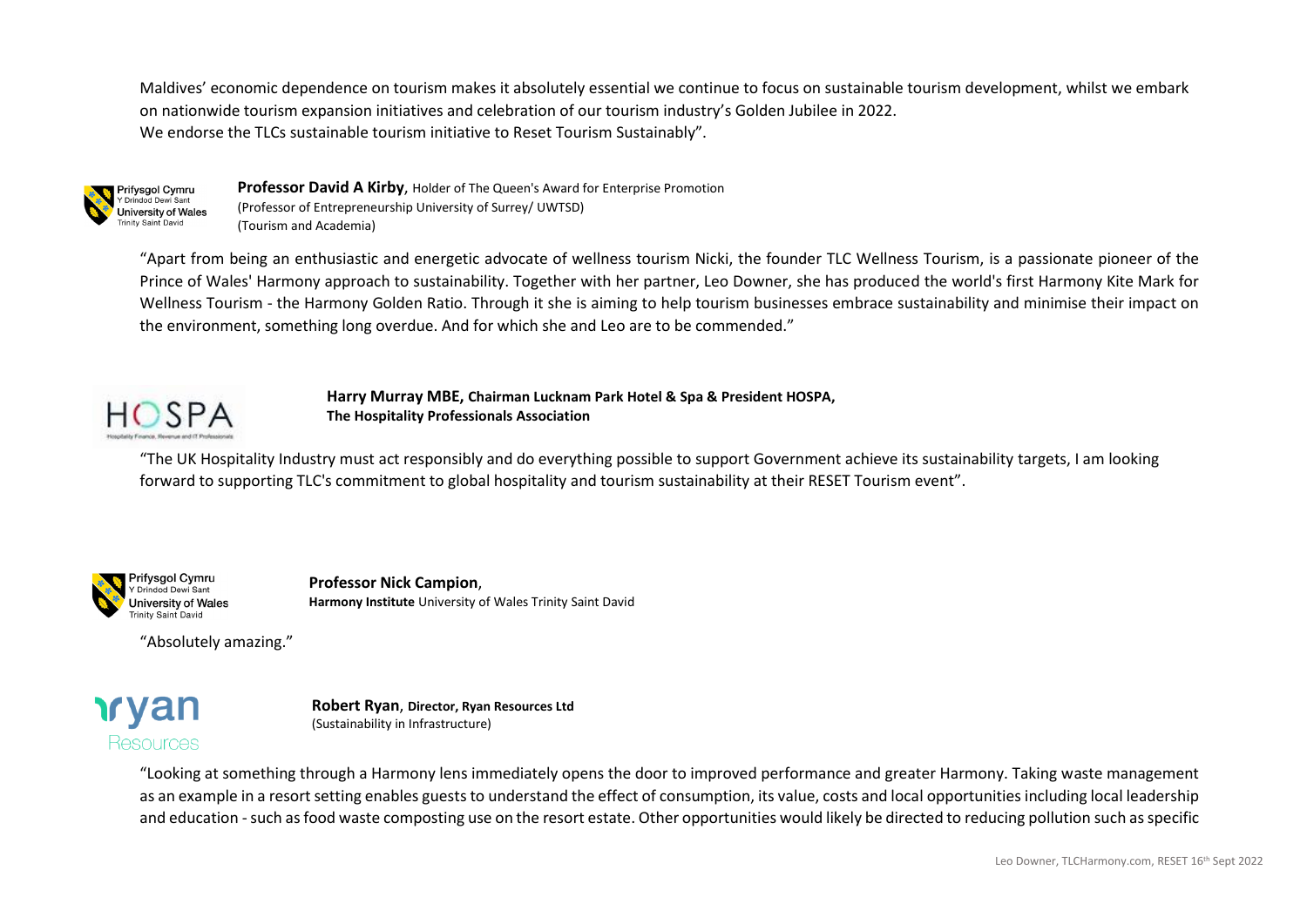collection and management of plastics. Looking at management systems and working towards positive outcomes locally has a wider and longer-lived effect at the resort and in guests and employee thinking leading to greater customer engagement and community leadership".

(client examples: Defra, GRG, Western BioEnergy, EcoPowerSoft, Earthworm Capital, Eunomia (LB Camden and Surrey CC), CPL and Nippon)



**A Page. SIKA Technical Management** (Construction)

"As a materials expert for over 30 years specialising in admixture building the tallest and longest and airport developments in the world, I applaud the work of TLC and the aspirations for the Golden Ratio to protect people and our planet. Green technology in concrete recipes is continually being upgraded and refined so we in the construction and development phase can align to a world imperative. "

(client examples: Crossrail Farringdon; Severn Power Station, Gwent; Túnel Emisor Oriente, Mexico; Hydro SA, Zug, Switzerland)

#### visitgloucestershire **Steve Gardner-Collins, Visit Gloucestershire Partnership**

"We are delighted that the Harmony Institute is supporting Go Gloucestershire and the Visit Gloucestershire Partnership'. Tourism is vital to the Gloucestershire local economy; we want to maintain our wonderful offering here in the Cotswolds and surrounding areas. We involve all our partners in the sustainability programmes our organisation has in development, it has never been a more important time for us to unite, collaborate and share best practice."



**Chris Flynn, President and CEO, World Tourism Association for Culture and Heritage**

"Research indicates traveller motivations and intentions continue to change with an increased focus and desire for more authentic, immersive and aspirational experiences post Covid19. Cultural Heritage Tourism (CHT) is emerging as a critical element of these findings, therefore now is the time put in place responsible and sustainable plans that seek to protect and preserve what makes a destination unique.

We look forward to discussing and exploring the changing dynamics of the CHT sector and much more during the TLC – Reset Tourism event."